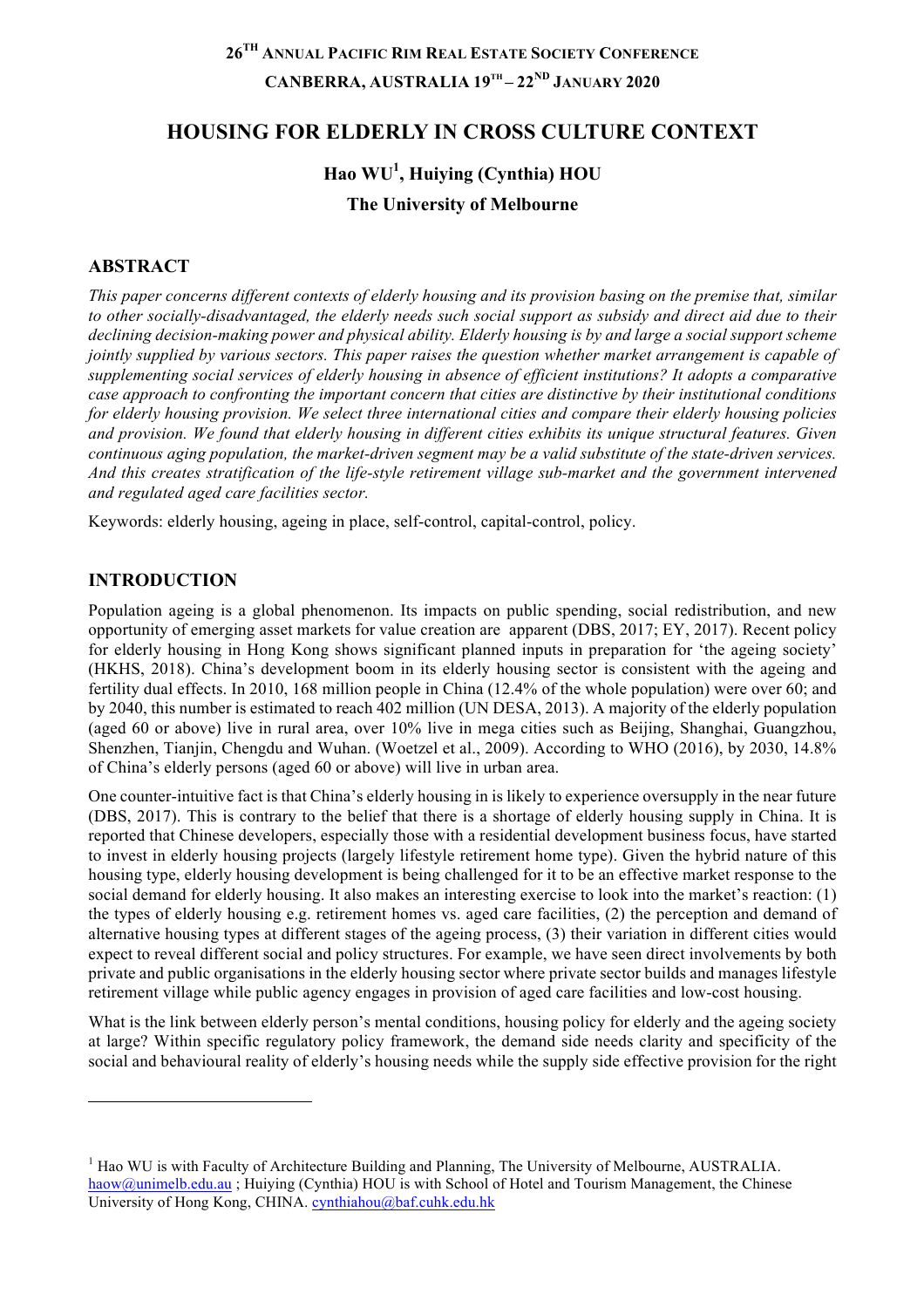type, quantity and quality housing. Moreover, cities would exhibit distinctive elderly housing supply and demand situations; it is expected that regulatory constraints are imposed on elderly housing which implies a hybrid mechanism of market allocation and government distribution. The Australian elderly housing serves as an example of a mixed social services and private interests elderly housing system for investment and policy innovation opportunities. It is arguable that given declining mental capability of elderly people, they may become socially-disadvantaged demand social services. Elderly housing is a public good provided and supervised by governments. China's elderly housing has unique structural characters. The elderly housing sectors in Australia, Hong Kong and Guangzhou are distinguished by their policy and governance. Given continuous age structure of population, the elderly housing market segment may be a valid option. This paper raises the question: is market force capable of generating social services for the elderly in the absence of (or weak) efficient public institutions (e.g. social security) for elderly housing? To explore, it adopts a comparative approach to the demonstration.

This paper is structured as follows. We first discuss the relations of ageing phenomena and social housing from the housing provision and elderly housing sub-market perspective. We then look into elderly healthcare and associated mental conditions and behaviour which help an inquiry of state policy in different housing contexts e.g. urban and regional to identify research gap and data sources. It then conducts an analysis of elderly housing context in Hong Kong, Guangzhou (China) and Melbourne (Australia) focusing on their respective culture. Further discussions lead to general global issues which are followed by some conclusive remarks.

## **AGEING, BEHAVIOUR AND HOUSING NEEDS**

The ageing society is becoming global phenomenon (van Hoof et al., 2018). It is both a fact and a consequence of the societal-wide collective choice to improve social well-being. What an *ageing society* stands for are three key aspects of the elderly's life-style choice (concern) as there is an increasing segment in the society who no longer directly engages in production activities: (1) it becomes a consumer choice for leisure activities, (2) it creates a separation of ownership, asset held by elderly, and control, asset managed by others, in society, (3) it raises the demand for healthcare services and facilities as well as their distributions. The dynamic of elderly people and their group preferences drive the development of social welfare concerns such as housing markets and policy. Elderly housing requires that special facilities and hospitality services should go beyond typical residential concern. Given elderly housing contains a mixture of tradeable residential and commercial property services, it creates an important role for facilities management services, such as the retirement village and the aged care sub-sectors (EY, 2017).

Human lifecycle (as well as the 'ageing society') is a tendency or direction within a cyclical process towards a greater need for 'external' assistance. In other words, higher level demand for public health services is aligned with an increasing level 'external' decisions. This brings the practical question of who and how should these decisions be made? This question raises fundamental challenge to economics and decision science because it challenges the basic idea of human autonomy of decision making as a stable process in human life-cycle. It raises the moral concern of individual's capability, including their ability to write self-interest based enforceable private contracts – Smith's actor's regressively losing self-control to external environment such as losing their ability to judge based on reasoning is equally concerning in the contemporary society.

The scientific concept of ageing is biologically, neurologically and psychologically derived (Bogin and Smith, 1996). Being one of the basic needs through the human life-cycle, real estate and its proper operation is a focal aspect of our ageing psychology and aged care facilities and public health provision inquiries. It is intended to raise social awareness of the '*rational future decision*' of ageing related response and choice as a possibility to off-set (or to insure) the eventual decision and care made by others. There is its inherent 'cost' such as the agency problem, known as policy failure or 'corruption', often occurs in social services provision. The selfinsurance and social-insurance behaviours are key to the ageing process. It also leads to the 'ageing in place' debate in various cultural contexts.

This paper concerns the role of property management for housing for elder people. Facilities and infrastructure adaptation for retirement village are about contract management and contract design, and those for aged care facilities are about administrative and regulatory contract management. Population replacement (e.g. family reproduction) is a valid process. And the great beauty of the market mechanism is for individuals to serve others i.e. making external decisions. But why does the market mechanism serve less effectively the socially disadvantaged such as elderly, illness or homeless people is a 'myth'? Some concern the missing incentives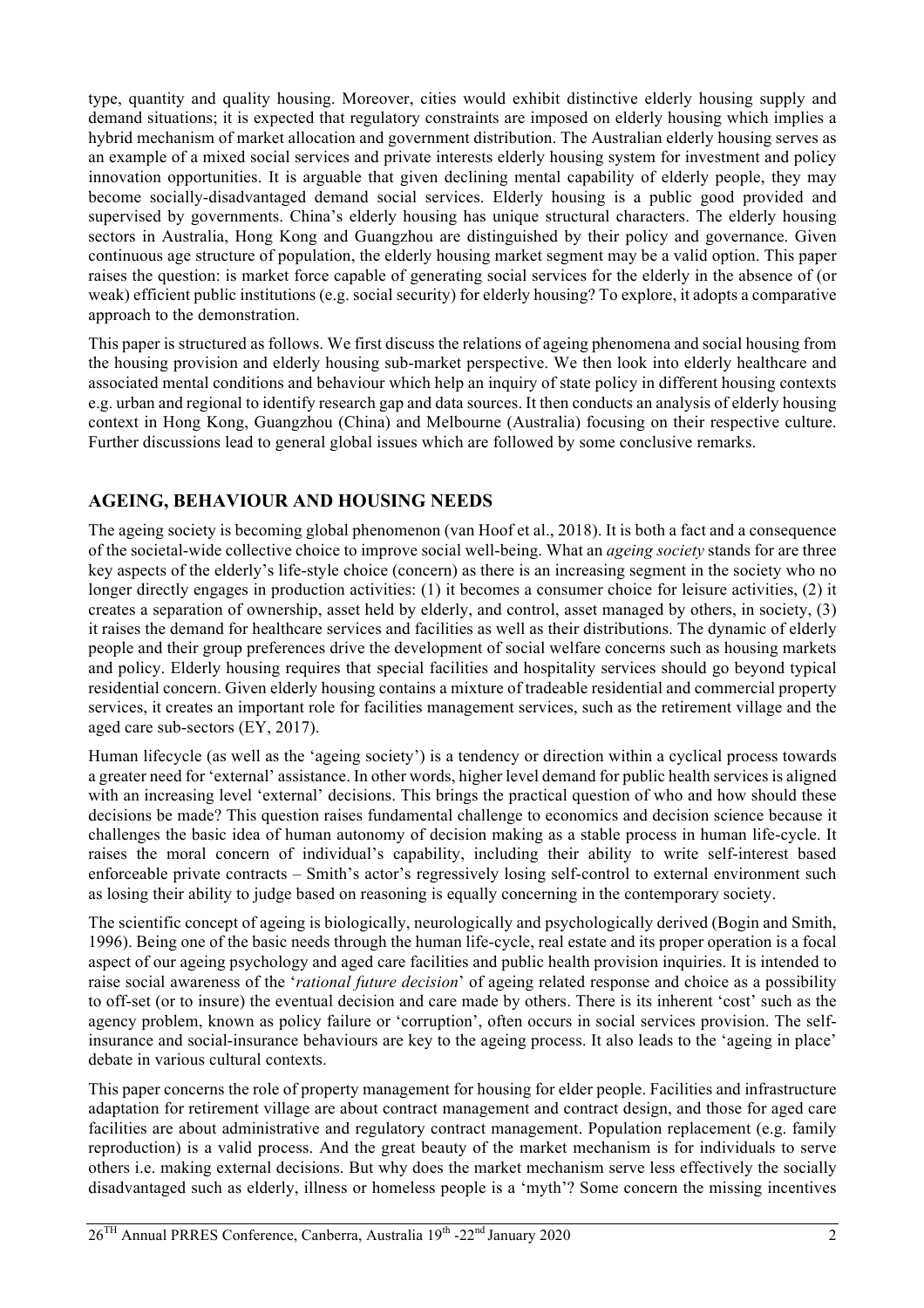problem in this process, known as 'market failure', which justifies government redistribution being relatively efficient (and fairer) in providing such services. For example, government survival in democratic society depends on citizen collective consensus which includes those of the socially disadvantaged. However, elderly people experience exactly that diminishing voting capability that comes with ageing and their declining health, not their power of civil voting right is diminishing. This further motivates the research.

Megbolugbe et al. (1991) review the economic theory of housing demands. It is interesting to see that some decision theory and behavioural economics are not effectively connected towards housing markets and housing provision (Armitage and Conner, 2001). The behavioural life-cycle and the supply side theories have further advanced the housing economics theory. It is important to ask why, which brings us understanding of various elderly housing types and forms where retirement village is market driven, and aged care facilities (e.g. nursing homes) being state redistribution of social services. State intervention in the aged care sector is mostly due to the significant decline in autonomy and personal mastery the environment (Stimson and McCrea, 2004).

## **ELDERLY HEALTHCARE AND HOUSING DEMAND**

Several aspects are useful for understanding age-dependent behaviour perception change and the factors affect home buyer choice and effective demand. First, it brings the focus to the aged (elderly) social group. Second, consistent with most consumer behaviour, except healthcare and leisure, people's housing and other demands tend to decline as they age. Third, agents such as family member may substitute elderly people's decision of their housing choices. This 'inter-generational continuity' is of key research interest because people may suffer a great deal by voluntarily taking on this 'duty' due to cultural and social norms, but this often is at the cost of her own welfare. One may consider it a form of *inter-generational inequity*. Fourth, the social and institutional context affects the choice set and the relative weights of these choices. So the logic of the ageing process is a process of change from the private (self and kinship) to the public (carer) control and decision making. It fits in the public good literature of state action and distribution policy. One hypothesis is that ageing society leads to higher public spending and external control, such as the 'public power' such as government and NGO influences to growth. For that, institution and social structure both matter for understanding elderly housing. Will this rising the 'state power' while reduces the relative position of individual freedom?

Public health policy as public good and a developmental issue for the socially disadvantaged in developed and developing countries is a critical issue with global reach. There is an emerging strong public health literature links health economics and human wellbeing (Deaton, 2010; Robinson, 2001). This paper briefly discusses these two streams of literature in order to combine the ideas of individual, e.g., elderly people, preference and the social aggregate as a developmental concern. Specifically, we use the theory of planned behaviour (TPB) where specific review has been conducted (e.g. Armitage and Conner, 2001), given its relevance to the study of elderly housing and aggregate effects on the property development industry and the capital markets. It is to relate individual perception and behaviour of elderly people, and the conditions of elderly housing, as well as their development and trade (consumption).

# **ELDERLY HOUSING POLICY ACROSS CITIES**

Formal comparative studies are rarely conducted from a cross cultural context. This study intends to fill this knowledge gap. Earlier on, Deng et al. (2011) generally discussed China's emerging public housing framework. It is useful to have prior study in developed nations e.g. traditional welfare state. Evans et al. (2002) is an US study examined the independently living elderly's living conditions and their psychological well-being. Levy and Lee (2004) investigate purchase of elderly housing as '*family decision*'. They examine family members' influence on elderly home purchase choice in the New Zealand context. Costa-Font et al. (2009) investigate the elderly housing preferences in Spain – an advanced economy and an ageing society. A number of Australian studies (Stein and Morse, 1994; Stimson and McCrea, 2004; Hu et al., 2014a, 2014b, 2014c; Zuo et al., 2014; Rogers, 2014) reviewed and analysed retirement village and elderly homes in one of the more mature ageing society's elderly housing markets.

Chinese policy often focus on public housing provision (public rental housing and economical housing) and less on elderly home and aged care facilities. They are considered traditional government functions. Elderly accommodation is also considered a *family domestic decision* with cultural consent. In a similar context, for example, Kim et al. (2003) examined elderly lifestyle and their housing preference in Korea. Yi et al. (2018) examine China elderly living with relatives – a phenomenon of co-residence. They found the rapidly rising house price in China a major influence for intergenerational co-residence decision. Hui et al. (2012) studied Hong Kong's elderly housing system. They provide details of local conditions and comparative aspects with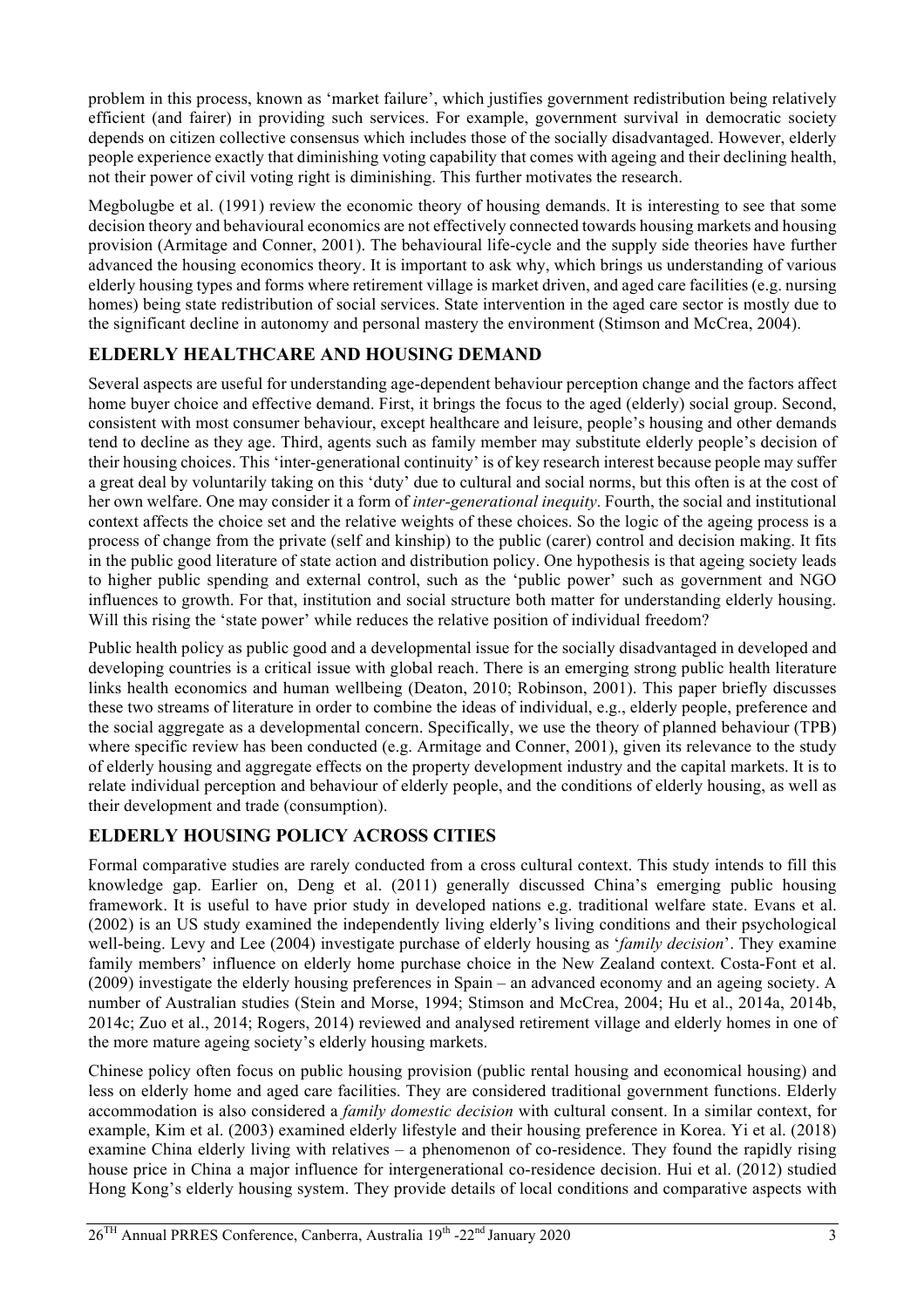cities overseas. Comparison with mainland cities remain an untouched territory, although Yang et al. (2017) examined the '*wealth effect*' of elderly people in China on their mobilising home capital for their retirement consumption and insurance. They found weak correlations which support the life-cycle consumption and saving behaviour of people in the Chinese community.

Tellatin (2009) explains different perspectives feature value of senior (nursing) home facilities as going concern for asset valuation. Stimson and McCrea (2004) examine elderly relocation patterns in Australia to specialised housing. They examine national survey data for elderly preference. Petersen et al. (2017) account for distinctive legal and financial obligations such as contractual and detailed constraints compared to typical housing in housing for retiree lifestyle in Queensland, Australia. They evaluate retirement village professional knowledge from legal, financial regulatory and other stakeholders (developer, investor and land owner) perspectives. EY (2017) concerns practical perspectives of the specialised financial and legal obligations affecting the value of retirement village and aged care facilities. All stress the specialised knowledge imbedded in this housing form. Seifert and Schelling (2018) is a Zurich study on the before-after effect of elderly attitudes toward elderly home experience. They found negative effect on self and positive on the asset. Overall, literature and recent knowledge advancement suggest a lack of study comparing social-policy context for social service provision, and market and culture as the private provision to facilitate elderly home supply and transaction.

This study spends specific interest in the Chinese elderly home markets as is apparently due to the ageing tendency and the scale of its emerging social impact to call for market and policy responses. One initial step is to develop an understanding of the 'market context' of aged care services. Given the public nature of majority of aged care facilities in China, it is useful to firstly compare closely associated cities for their socio-political distribution systems. It is also important to bring about mature aged care markets into the inquiry.

## **APPROACH/METHODOLOGY**

To propose a theoretical framework of ageing and elderly home, the human life-cycle model needs to merge into a private equity (self) and social (external) insurance system. Societies and individuals continuously change their strategies within this framework basing on the trade-off of internal and external resources basing on their relative costs and benefits.

Maybe one first step of empirical study is to identify and ascertain that people are by-stages losing command power to her 'built environment'. This is especially so in aged care facilities, less so in retirement villages – it brings about its two sub-sectors. It is much less so for typical residential dwelling types not differentiating ageing as a main factor, which is driven by income and rent as productivity and wealth measures. Any passive income that is held the elderly is essentially a capital income (rent) serving as private insurance that funds individual productivity decline. by It also needs to investigate how relatives and government agency or NGOs assist or replacing the decision in each of these areas. One further example is social housing provision where clearly choice is made by third party e.g. government agency to cope with socially disadvantaged people by taking part of their decision rights. Another early step is to look at the governance structure for the provision of elderly home and the market institutions to support and regulate elderly home products and services in different jurisdictions. To identify research gap, it worth consideration of the 'grey area' of market and state failures.

One interesting angle relates to the notion of 'affordability' as it focuses on the wealth as normative condition of relative incomes of specific social actors (a Smithian view). The affordability concern is changing to 'adaptability' in ageing population context (a Malthusian life-cycle and evolution view), which means age structure in society will affect consumer choice and welfare distribution. This actual effect will also depend on the relative political and economic power distribution in society, concerning "whose preference matters"? The problem of relativity or arbitrariness decision of explicit proportion for age or wealth makes the concern of social division such as low vs. high income, young vs. old, or wealthy vs. poor suffers from major conceptual and practical difficulties.

A framework is needed for existing governance structure and identifying costs of production-consumption of elderly homes across urban markets. It focuses on two structural components of elderly housing markets: (1) housing provision, (2) market transaction. It also considers key players involved in the process in the selected cities. Elderly home market is considered as a sub-set of the general urban housing market. So it allows the fundamental similarity identified in housing yet allows the space to search for sector or city specific characteristics that are distinctive in the two cities in their current development stages.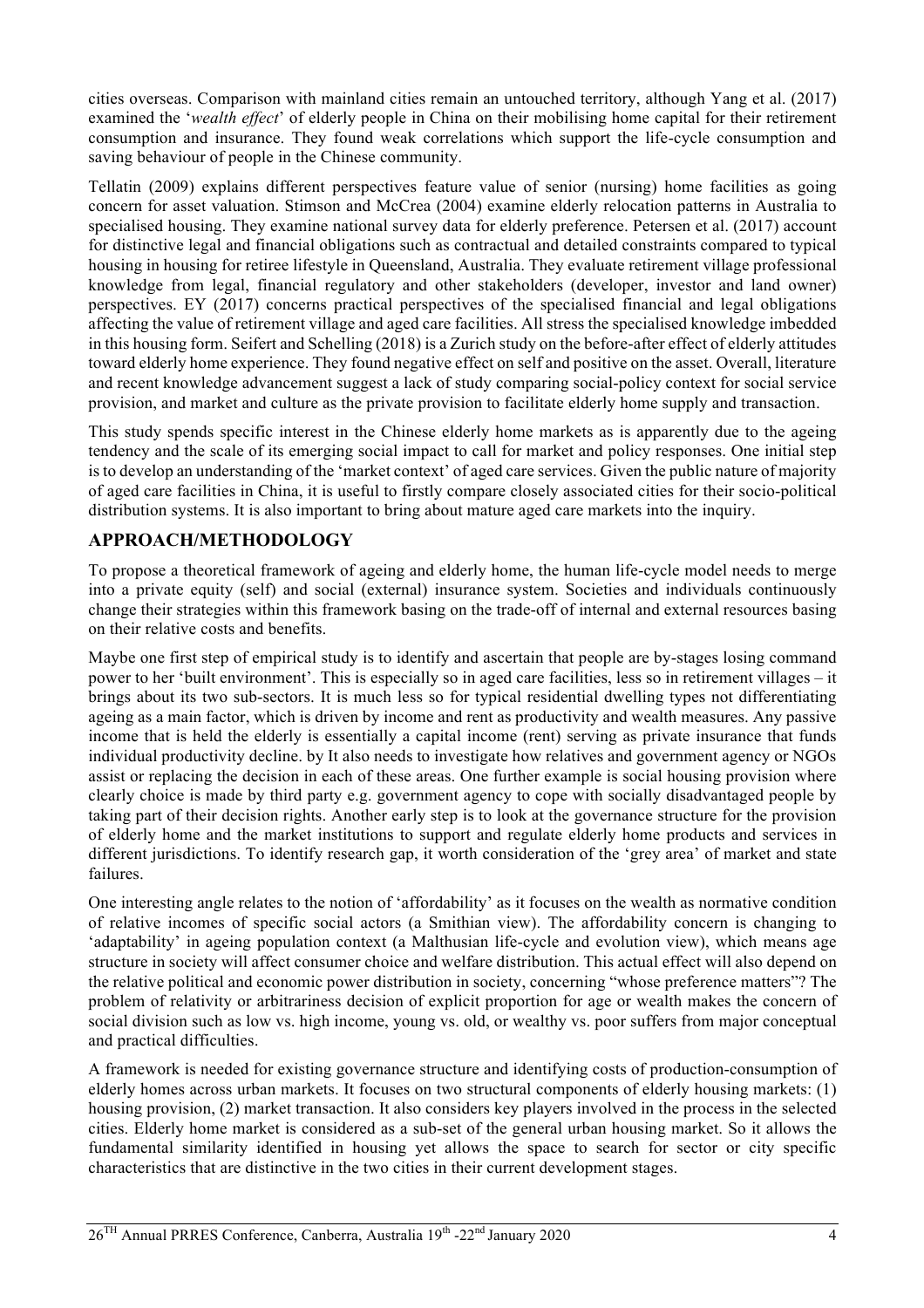One recent attempt to develop structural framework for policy implementation focuses on policy path and incentives to trace and examine the central-local government interplay. Using four major social housing redistribution programs in China, Fan and Yang (2018) argue for effectiveness of policy outcomes via local implementation by identifying policy improvement paths and incentives. They argue policy implementation Such attempt could be useful for the current purpose of understanding the structural conditions regarding elderly housing market, provision, distribution, and consumption. This relates to the elderly home conditions in Guangzhou. Antagonistically, Hong Kong's social housing provision system is more in line with a marketdriven capitalist system. Its elderly home provision and distribution (consumption) function is likely a relatively more mature (established) and smoothly operative one. Its higher transparency supports a direct understanding of its structure and major obstacles regarding elderly homes.

### **ELDERLY HOME POLICY FRAMEWORK IN HONG KONG, CHINA AND AUSTRALIA**

### **Elderly care and urban policies in Hong Kong**

Market and government provision of different types of elderly housing is well studied in recent years. Kong et al. (2015) provide an overview of the Hong Kong health care system which is the basis of elderly home system. Government institution (HKHS, 2012) and professional organisation (HKIS, 2012) provide an overview of the "retirement housing initiatives" relevant to the real estate services sector, as well as financial instruments for elderly housing prevision and distribution. A comprehensive market-led system operates in Hong Kong. What follow are several additional observations regarding the governing context of elderly home.

What are the industry and product mix? How projects are delivered? What are the relevant regulations and policy agenda (e.g. HKIS, 2012; HKHS, 2012; Sun et al., 2018). Sun et al's (2018) study is consistent with the proposition that ageing is a process of increasing external association or dependency therefore rising external support such as family support and government aid. Government provision of elderly housing – options and types of elderly housing. Hui and Yu (2009) examine the relocation tendency of elderlies by satisfaction in different stages of their life-cycle. The concern of population control policy such as the "one child policy" in China and the low fertility and declining population in developed nations both relate to the society ageing problem. Hui et al. (2012) investigate inter-relations of ageing, fertility, and house prices in Hong Kong. Hui et al. (2014) adopt the prospect theory framework to analysing elderly housing in Hong Kong. Like in Australia, they confirm strong preference for 'ageing in place'. This implies preferred approach to renovate (redevelopment) existing homes (location) into elderly friendly facilities. What is valued here by elderly and society is 'ageing and familiar place with dignity'. Market practice includes overseas household services related labour supply and markets e.g. home services by Philippines. They usually have received training on aged care which is also certified overseas basing on international professional standards. Financial markets – the aged care insurance products e.g. the Prudential Insurance. Also noted is the reverse mortgage program in Hong Kong (HKIS, 2012).

Locally based, e.g., district apartment redeveloped blocks, integrated elderly home facilities are also operational. Hui et al. (2014) studied Hong Kong housing markets. Theirs support the 'ageing in place' preference. Jayantha et al. (2018) identify 'ageing in place' is preferred by elderly in Hong Kong which is one of the unique elderly housing features of high-density living Hong Kong. Redevelopment of existing housing stock is directly applicable option for public and private housing supply.

#### **Elderly care and urban policies in Guangzhou**

The market-oriented socialist regime allows emergence and co-existence of market and government provision combination for different types of elderly housing (Li and Hu, 2009). What are the industry and product mix? Senior housing projects may be delivered through state direct provision, NGO provision of state owned asset, private production on privately control tangible and intangible assets on urban leasehold land. The economic transition has not only led to opportunities but also loopholes to ensure the balance of distributive justice and allocative efficiency. This leads to various institutional obstacles in the emerging elderly home sector. Further concerns are outlined:

What are the relevant regulations and policy strategies for comprehensive treatment of ageing population housing problem in Chinese cities? Recent attempts have started to identify and examine the concerns of maloperating or missing that are unique to the Chinese context (Yang et al., 2017; Hui et al., 2016; Liu et al., 2012; Yin, 2010; Li and Hu, 2009). Among them, cultural norms and inter-generational choices appears strong factor elements to explain observed evidence. Regarding options and types (typology), government provision of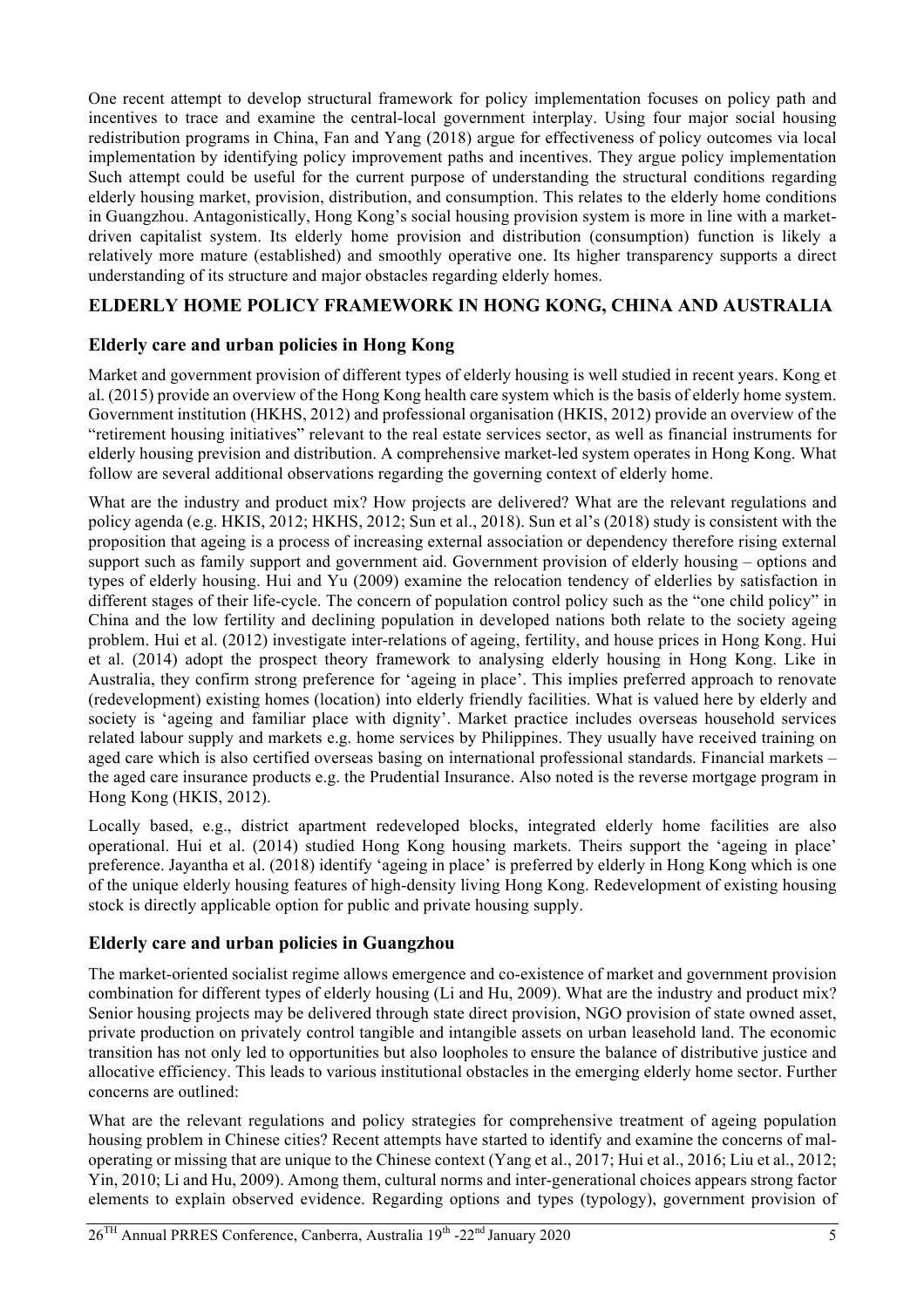elderly homes and alternative options are investigated (Li and Hu, 2009; Yang et al., 2017). However, the NGO and private supply mechanisms are yet to be clearly outlaid. Although of lower performance, stateprovision and operation of aged care housing remains dominant. The emerging private, including commercial, providers of elderly homes are of varying quality. There is a vacuum of governance structure on what regulations are present in this emerging sector, how do they work, and how the quality of aged care labour and services facilities on their effective consumption?

Li and Hu (2009) provide backgrounds and insights of the aged care system in Guangzhou. The site visit in a privately run elderly home estate in Guangzhou, the Tai-kang Family, was conducted in July 2019. The estate is well serviced with government policy support. Demographic change alongside with emotion and preference changes. Hui et al. (2016) concern the inter-generational wealth transfer in Chinese society and develop empirical model to investigate impact fertility rate of different generations on housing price. China's (urban) one child policy continued for 35 years (since 1978). It was fully (officially) lifted in 2015 in all urban regions. Its significant impact on ageing and resource redistribution in Chinese society is profound. It brings up an interesting over-lapping generations 'life-cycle' perspective of housing preference and consumption decisions. Under the expectation of low fertility (policy-induced and socially experienced) and consequential aged care crisis, inter-generational wealth accumulation and transfer become preferred strategic option for the older and younger generations, despite the debate of altruistic behaviour (Hui et al., 2016) or selfish life-cycle choice (Yin, 2010).

### **Elderly care and urban policies in Australia**

Like the highly marketized in the US, the Australian elderly home sector is relatively mature for its private asset and its state provision arms. Aged care sector investment returns have been competitive in recent years (EY, 2017). There is room for financial innovation e.g. reverse mortgage and product differentiation e.g. retirement village or service differentiation e.g. home care service. The emergence and growth of home care also impacts on the healthcare sector. There are economic reasons for government spending and redistributive efficiency of welfare in the healthcare sector. All suggest highly specialised knowledge is involved. It is proposed that the healthcare sector has at least two sub-sectors and two models. These two sub-sectors are driven by different combinations of market and non-market mechanisms, which echo different stages of human health over the life cycle. General categories include: (1) retirement village; (2) residential (aged) care; (3) hospital, intensive care.

The Australian population is facing the two broader options namely, age in place or relocation to down-size or independent living unit (ILU) in a retirement village as individual choice. Study shows that relative to the US, the Australian elderly desires to maintain their existing lifestyle (Stimson and McCrea, 2004). Though the retirement village sector has grown strongly in more recent years (Willison, 2019). The mobility of Australian elderly is high. There is also a concern that the ILU option implies artificially made or institutionalised environment from an existing community context (Liu et al., 2012). Several featuring characteristics are listed:

Health care involves both private and collective insurance. Developed market economies are advanced in their private insurance system. Housing diversity features the elderly market due to its diverse political, welfare and geographic landscape. Government elderly supporting programs (e.g. the live longer and healthier program) are in place to support capability building. communities support e.g. the 'ageing in place' program as to relocation or down-size option (Jayantha et al., 2018; Stimson and McCrea, 2004). As an open economy of large land resource availability, labour availability and labour markets have significant impact on its elderly home sector (e.g. barrier of the labour union). This also partially shape the combination of elderly housing provision.

Relative to the aged care sub-sector, state intervention in the retirement village sub-sector is lighter, yet it effects strongly. NGO operators or turning private business. Specialisation level is high – more exclusive or integrated than pure trade business. Retirement village relates to 'community building' as a form of housing, services, and public leasehold housing provision , regulated by the associated government authority. The retirement village sector has market characteristics, while aged care facilities involve provision of social services and regulations i.e. government intervention and redistribution policies (EY, 2017). The healthcare industry is also considered contested markets even though some challenges are mentioned (EY, 2017).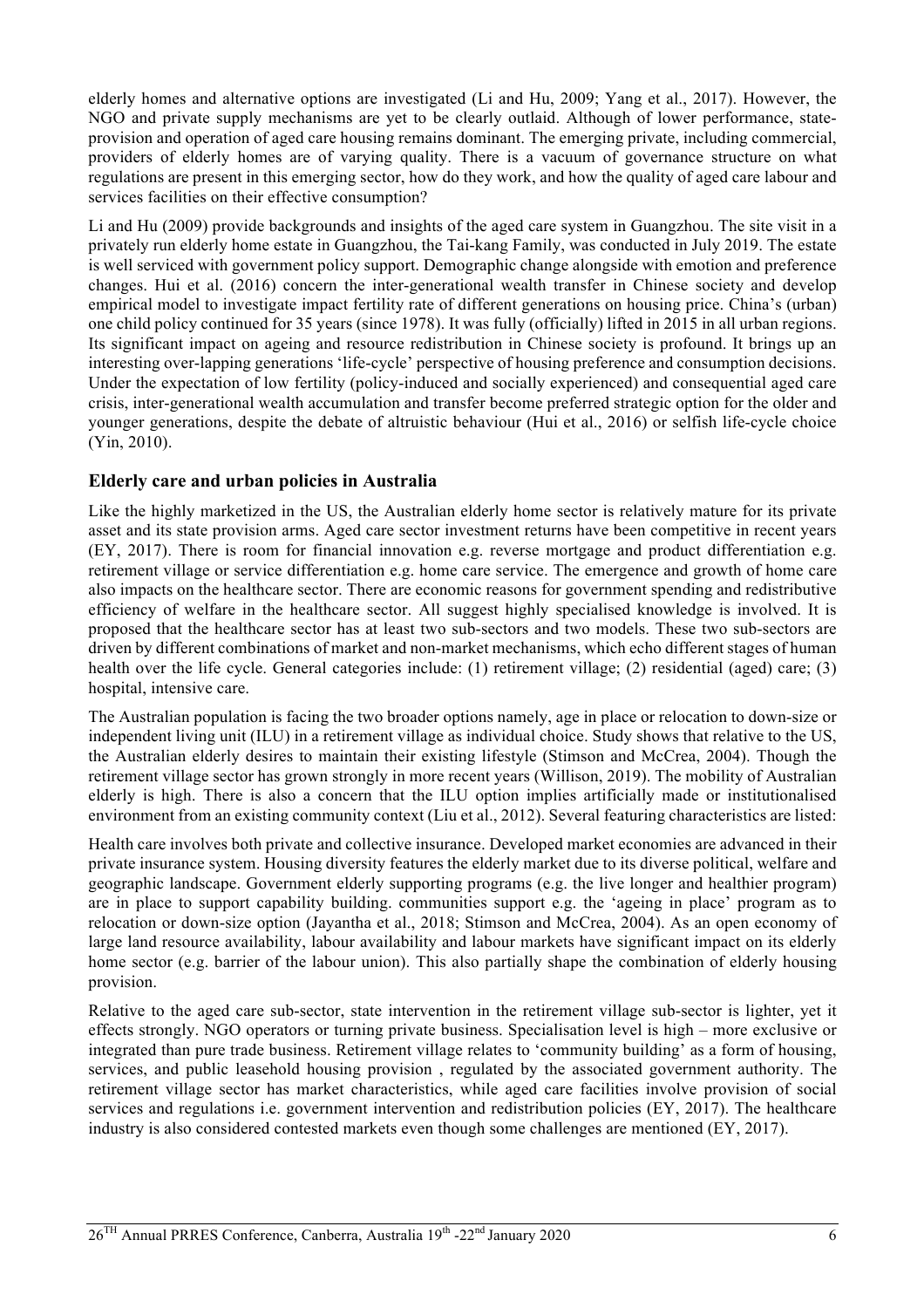#### **DISCUSSION AND CONCLUDING REMARKS**

Further discussions revolve around the following questions. First, are elderly housing and senior living across social spaces different by socio-economic conditions? Second, what are the unique and changing mental features in the 'ageing process'? Third, what are the provision models, their quality and how are they received in their societies? Fourth, what are the potential modes as innovative possibilities under specific institutional contexts? One may further add: what are the choices of aged care distribution vs market allocation? Friedman (1962) shows a liberal argument on income distribution and old age insurance. And, the question what features an advanced healthcare social system by their 'institutions' i.e. what is 'missing' or mal-functioning in the Chinese elderly social services provision and what resources are expected?

This paper investigates what features the advanced health care system in societies and what is private market means to supplement state social services provision to elderly as one of the disadvantaged social groups? This concern is based on specific social, cultural and contextual in places such as Guangzhou and more mature aged care markets such as Australia. Without arguing causality, it conducts a comparative institution perspective. General structure is less of a concern. More specific are some 'market solutions' that are private yet not familylabour-based. Though not necessarily of high quality, China is arguably more experienced in public healthcare provision. Aware of the downside of public provision (Friedman, 1962) and China's condition of going through a social transition. The Guangzhou's emerging private healthcare sector is then looked into with critical evaluation against advanced markets such as Hong Kong and Australia.

Elderly is socially 'disadvantaged' both in terms of financial and decision making capabilities. Elderly home is usually treated as social services that is in line with other social housing provision. One would suspect that distribution may be sub-optimal. Realistic arrangement and solution may only be 2nd or 3rd best. This is certainly the case for social service provision. It should be applicable to elderly housing and elderly care service provision. China's recent rise of its elderly home market and private investment may be logically going against its public good nature and the government provision function. Is it more a distribution question than an allocation problem in China?

It is important to recognise that there are alternative options of private development as to public provision of elderly homes. In reality, cities may have different 'combination' ratio of these two housing stock and development/financing activities and models. It is recognised that elderly housing policy of each city should be inclusive of these segments of activities. The analytic framework hopes to incorporate these elements in an international cross-section urban contexts to consider consumers (i.e. elderly people or influencer of their choices) preference of these product alternatives. It is interesting and essential to jointly consider and contrast China's 'socialist transition', Hong Kong's post-colonial transition, and Australia's market-state hybrid healthcare for ageing population, policy and behaviour. Ageing as a universal theme appears to lead to diverse housing provision and markets across international contexts and jurisdictions.

Urban based elderly housing study enables international comparisons mainly within an urban context (HKIS, 2012; HKHS, 2012). The Australian retirement village development markets are active and mature, providing interesting comparative basis as one further study. A literature stream has emerged in this area. Cities in Chinese regions, with different scale, deserve further analysis. This also leads to the important question of rural healthcare as in rural regions traditional farm work seems not having a clear retirement age as urban lives do. The case of elderly housing is a major part of future residential real estate sector.

#### **Reference list**

Armitage, C and Conner, M. (2001). Efficacy of the theory of planned behaviour: a meta-analytic review. British Journal of Social Psychology, 40(3), 471-499.

Bogin, B., & Smith, H. (1996). Evolution of the human life cycle. American Journal of Human Biology, 8, 703-716.

Costa-Font, J., Elvira, D., & Mascarilla-Miro, O. (2009). 'Ageing in place'? exploring elderly people's housing preferences in Spain. Urban Studies, 46(2), 295-316.

Deaton, A. (2010). Understanding the mechanisms of economic development, Journal of Economic Perspectives, 24(3), 3-16.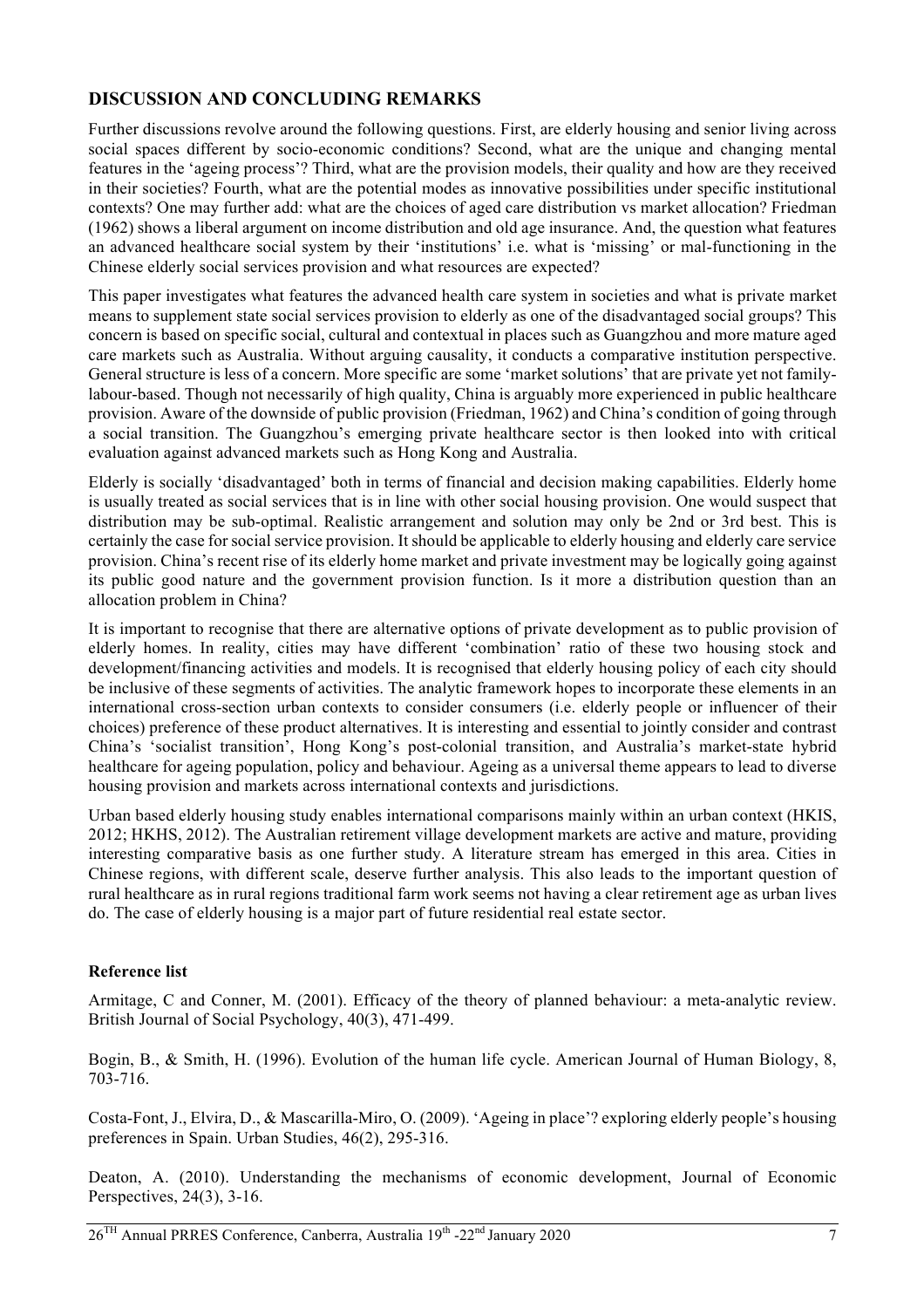Deng, L., Shen, Q., & Wang, L. (2011). The emerging housing policy framework in China, Journal of Planning Literature, 26(2), 168-183.

Evans, G., Kantrowitz, E., & Eshelman, P. (2002). Housing quality and psychological well-being among the elderly population, Journal of Gerontoogy: Psychological Science, 57(4), 381-383.

EY. (2017). Will Australian aged care providers survive, sustain or thrive? Aged care insights, August 2017, Ernst & Young, Australia.

Fan, Y., & Yang, H. (2018). How is public housing policy implemented in China? A tentative analysis of the local implementation of four major programs, American Review of Public Administration. 1-14.

HKHS. (2012). Retirement housing initiatives by the Hong Kong Housing Society. by Tsang, P., the Hong Kong Housing Society.

HKIS. (2012). Housing for the elderly in Hong Kong – affordability and preferences. Wong, F., Hui, E., et al., the Hong Kong Institute of Surveyors.

Hui, E., Wang, X., & Jia, S. (2016). Fertility rate, inter-generation wealth transfer and housing price in China: a theoretical and empirical study based on the overlapping generation model. Habitat International, 53, 369- 378.

Hui, E., Wong, F., Chung, K., & Lau, K. (2014). Housing affordability, preferences and expectations of elderly with government intervention. Habitat International, 43(1), 11-21.

Hui, E., Zheng, X., & Hu, J. (2012). Housing price, elderly dependency and fertility behaviour. Habitat International, 36, 304-311.

Hui, E and Yu, K. (2009). Residential mobility and aging population in Hong Kong. Habitat International, 33, 10-14.

Jayantha, W., Qian, Q., & Yi, C. (2018). Applicability of 'aging in place' in redeveloped public rental housing estates in Hong Kong. Cities, 83, 140-151.

Kim, S, Kim, H., & Kim, W. (2003). Impacts of senior citizens' lifestyle on their choices of elderly housing. Journal of Consumer Marketing, 20(3), 210-226.

Kong, X, Yang, Y., Gao, J., et al. (2015). Overview of the health care system in Hong Kong and its referential significance to mainland China, 78, 569-573.

Levy, D., & Lee, C. (2004). The influence of family members on housing purchase decisions, Journal of Property Investment & Finance, 22(4), 320-338.

Li, M and Hu, S. (2009). China's urban sector pension and mode selection – an empirical study in Guangzhou, in Chinese, Wuhan University.

Liu, G., Dupre, M., Gu D., Mair, C., Chen, F. (2012). Psychological well-being of the institutionalised and community-residing oldest old in China: the role of children. Social Science & Medicine, 75, 1874-1882.

Petersen, M., Tilse, C., & Cockburn, T. (2017). Living in a retirement village: choice, contracts, and constraints, Journal of Housing for the Elderly, 31(3), 229-242.

Robinson, C J. (2001). Organisational economics and health care markets. Health Services Research, 36(1), 177-189.

Rogers, M. F. (2014). Will baby boomers create new models of retirement community in rural Australia? Australasian Journal on Ageing, 33(1), 46–50.

 $26<sup>TH</sup>$  Annual PRRES Conference, Canberra, Australia  $19<sup>th</sup>$  -22<sup>nd</sup> January 2020